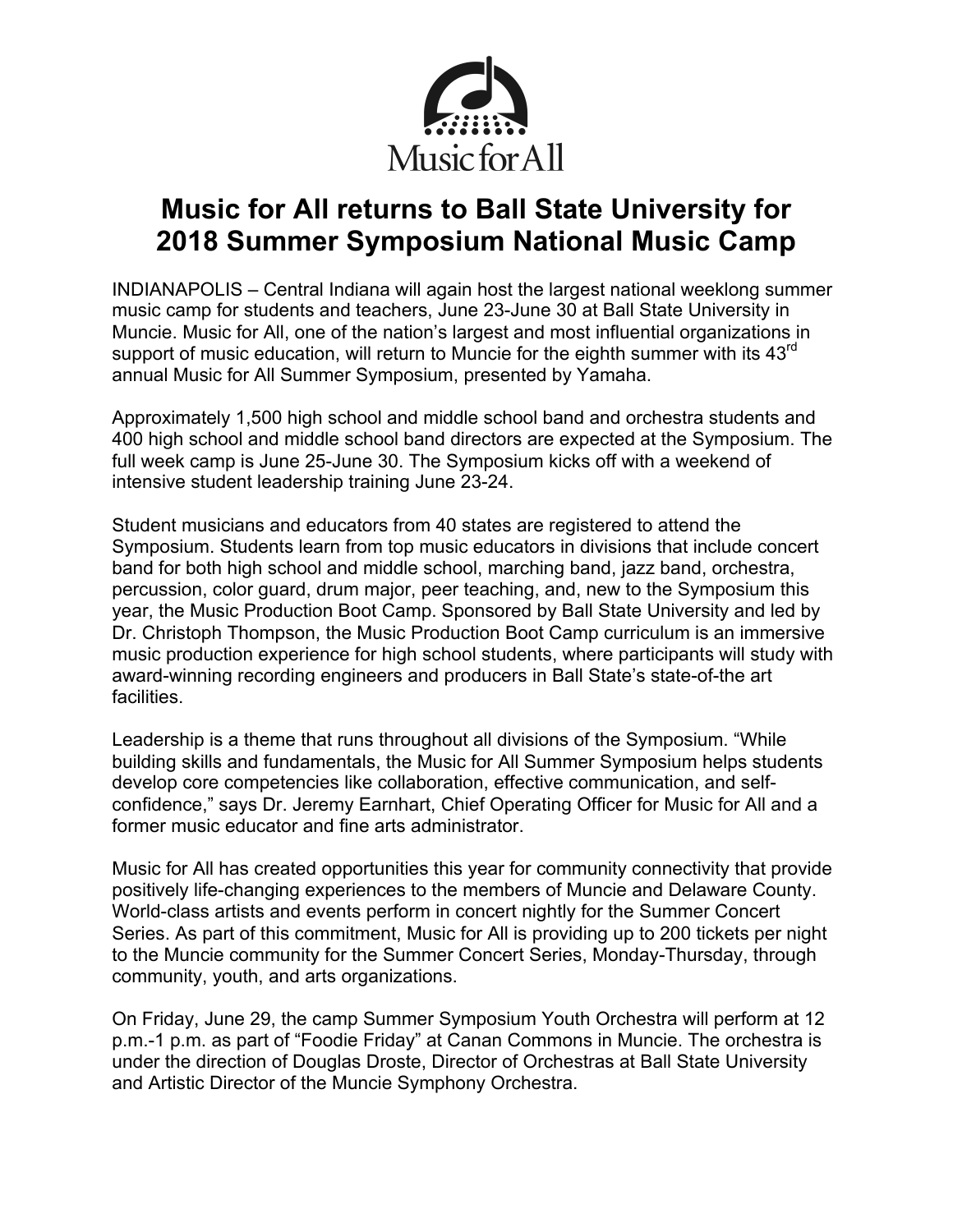Also on Friday, 400 students from schools that are part of the Central Indiana Track Show Association will participate in a special one-day experience at the Symposium, which will include attending leadership sessions, observing rehearsals, taking a tour of campus led by Ball State music students, and attending Friday night's Drum Corps International show that is part of the Symposium. Several music teachers and students from Muncie Central High School have received scholarships to participate in the full week camp as part of the I-65 Corridor Project for core urban and rural school music teachers and students, funded by the CMA Foundation.

"These special experiences – bringing parts of the camp to Muncie residents and bringing Muncie area students and teachers to participate in the camp – offer ways for Music for All to intersect with the community," says James P. Stephens, Director of Advocacy and Educational Resources for Music for All.

Learn more about this community ticket opportunity and request tickets at: camp.musicforall.org/tickets.

This year's evening concert and event series includes:

**Yamaha Young Performing Artists** -- Monday, June 25, 8 p.m. at Emens Auditorium. Admission to this concert is free, balcony seating only for non-campers.

**Boston Brass** – Tuesday, June 26, 8 p.m. at Emens Auditorium

**Quattrosound** – Wednesday, June 27, 8 p.m. at Emens Auditorium

**The United States Army Field and Band & Soldiers' Chorus** – Thursday, June 28, 8 p.m. at Emens Auditorium

**Drum Corps International Central Indiana** – Friday, June 29, 7 p.m. at Scheumann Stadium. Tickets for the DCI show are not part of the community ticket offer and available directly through DCI. Tickets are \$25-\$40 and available at www.dci.org or by phone at 317.275.1212.

Held annually since 1976, the Music for All Summer Symposium moved to Ball State University in 2011. Music for All and Ball State have a commitment through 2023, and Ball State is a Corporate Sponsor of Music for All a national 501(c)3 educational organization headquartered in Indianapolis.

The camp is supported locally by Muncie Music Center, the Official Music Store of the Symposium. More information on the Summer Symposium is available at www.musicforall.org or by calling 800-848-BAND.

#### **About Music for All**

Since 1975, Music for All, through its Music for All, Bands of America, Orchestra America, and choir programs, has been a destination and set the standard for scholastic music ensemble performance and music education advocacy. As a 501(c)(3) nonprofit educational organization, Music for All's mission is to create, provide, and expand positively life-changing experiences through music for all. Music for All's vision is to be a